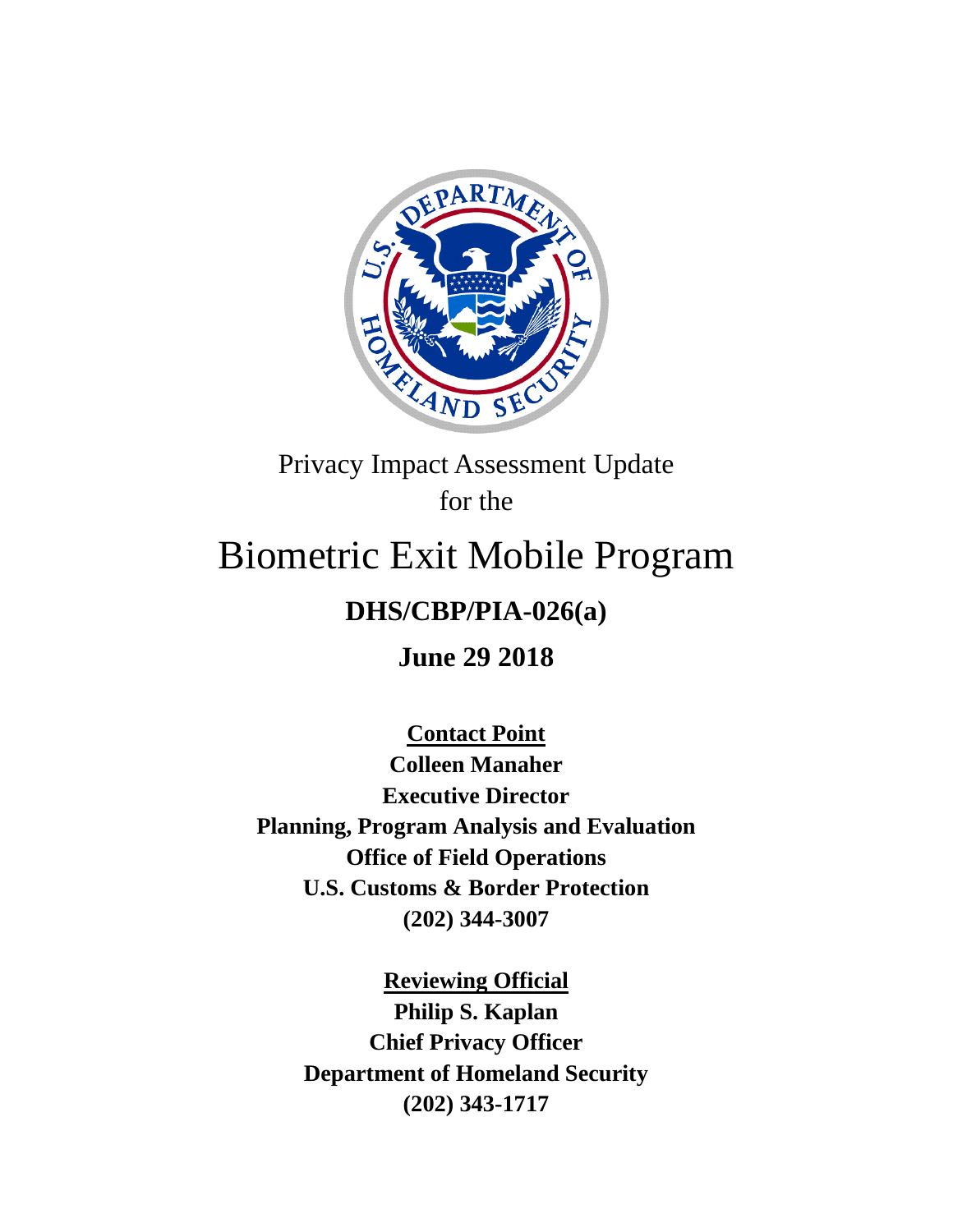

## **Abstract**

The Department of Homeland Security (DHS) U.S. Customs and Border Protection (CBP) Office of Field Operations (OFO) Planning, Program Analysis, and Evaluation (PPAE) uses wireless handheld CBP Biometric Exit Mobile (BE-Mobile) devices to capture biometric and biographic information in support of its border security mission. DHS is issuing this updated Privacy Impact Assessment (PIA) to provide notice that CBP is operationalizing the BE-Mobile for permanent use during outbound law enforcement operations at authorized airports. In addition, CBP is expanding the use of the BE-Mobile device to biometric exit projects in the sea and land environments.

## **Overview**

The [1](#page-1-0)996 Illegal Immigration Reform and Immigrant Responsibility Act<sup>1</sup> mandated the creation of an automated system to record arrivals and departures of non-U.S. citizens at all air and land ports of entry. The [2](#page-1-1)002 Enhanced Border Security and Visa Entry Reform Act,<sup>2</sup> the Intelligence Reform and Terrorism Prevention Act of  $2004$ ,<sup>[3](#page-1-2)</sup> and the Implementing Recommendations of the 9/11 Commission Act of 2007<sup>[4](#page-1-3)</sup> all called for the creation of a nationwide biometric entry-exit system. Although biometric screening on entry has been in place since 2004,<sup>[5](#page-1-4)</sup> U.S. Customs and Border Protection (CBP) has continued to develop and test various systems and processes in order to identify a method for comprehensive biometric exit screening, including the creation of exit records for individuals departing the United States. In 2013, CBP assumed responsibility within DHS for the creation of an integrated, automated entry and exit system that records the arrival and departure of aliens, verifies their identities, and authenticates their travel documents using biometric identifiers.<sup>[6](#page-1-5)</sup> The Consolidated Appropriations Act of 2016<sup>[7](#page-1-6)</sup> authorized CBP to expend up to \$1 billion in certain visa fee surcharges collected over the next ten years for biometric entry and exit implementation. In 2017, Executive Order 13780, "Protecting the Nation from Foreign Terrorist Entry into the United States," required DHS to "expedite the completion and implementation of a biometric entry-exit tracking system for 'in-scope' travelers to the United States."[8](#page-1-7) In fulfillment of these Congressional and Presidential directives, CBP continues to

<span id="page-1-1"></span><span id="page-1-0"></span><sup>1</sup> Pub. L. 104-208. <sup>2</sup> Pub. L. 107-173. <sup>3</sup> Pub. L. 108-458. <sup>4</sup> Pub. L. 110-53.

<span id="page-1-2"></span>

<span id="page-1-4"></span><span id="page-1-3"></span><sup>5</sup> *See* DHS/NPPD/PIA-001 US-VISIT Program, *available at* [www.dhs.gov/privacy.](http://www.dhs.gov/privacy)

<span id="page-1-7"></span><span id="page-1-6"></span><span id="page-1-5"></span><sup>&</sup>lt;sup>7</sup> Pub. L. 114-113.<br><sup>8</sup> Executive Order 13780, Protecting the Nation from Foreign Terrorist Entry into the United States, 82 FR 13209 (March 9, 2017), *available at* [https://www.whitehouse.gov/the-press-office/2017/03/06/executive-order-protecting](https://www.whitehouse.gov/the-press-office/2017/03/06/executive-order-protecting-nation-foreign-terrorist-entry-united-states)[nation-foreign-terrorist-entry-united-states.](https://www.whitehouse.gov/the-press-office/2017/03/06/executive-order-protecting-nation-foreign-terrorist-entry-united-states)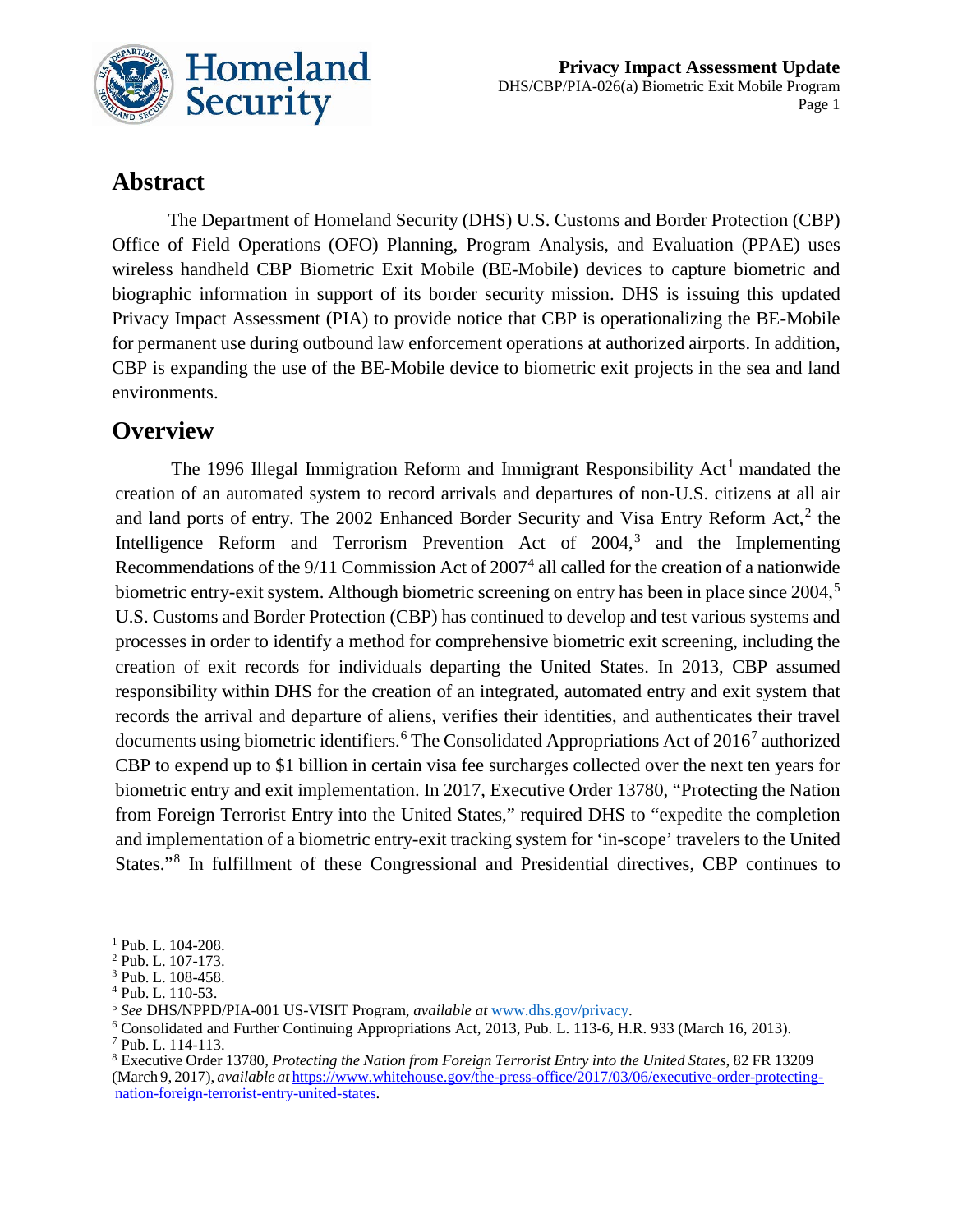

develop new procedures to collect and analyze biometric information from in-scope<sup>[9](#page-2-0)</sup> travelers who are entering or departing the United States.

On June 18, 2015, CBP published a Privacy Impact Assessment (PIA),<sup>[10](#page-2-1)</sup> which provided notice of the Biometric Exit Mobile (BE-Mobile) Air Test, which it conducted between June 2015 and April 2016. CBP designed this test to assess a new biometric exit process for in-scope travelers departing the United States on select international flights at designated U.S. airports. During the test, CBP Officers (CBPO) used BE-Mobile devices (wireless handheld devices that capture biometric and biographic information) at the departure gate to collect data from in-scope travelers. The purpose of the pilot was to assess the effectiveness of the deployment of hand-held devices to support air exit operations, and to evaluate the potential impacts of such technology on existing outbound inspection processes. CBP recorded biometrics from in-scope aliens departing on certain flights and used statistical software to randomly select flights to screen (randomized by day, carrier, and destination). The pilot assessed the value of this mobile technology to existing teams of CBPOs conducting normal outbound enforcement operations, including random and targeted traveler inspections.

Ultimately, the BE-Mobile Air Test generated valuable data that CBP used to: 1) assess performance and processing time for traveler inspection; 2) gauge the average number of in-scope travelers impacted by this screening; and 3) assess the ability to screen travelers using a handheld device outside of the Federal Inspection Services (FIS) area. Based on this data and officer feedback, CBP found that BE-Mobile devices provide significant value to outbound operations and improve the efficiency of traveler screening.

The BE-Mobile devices use commercial off-the-shelf (COTS) hardware (i.e., mobile phones and specialized devices for document swipes and fingerprint collection) and a CBPdeveloped software application to capture biographic and biometric exit data. BE-Mobile uses fingerprints, facial images, and the existing connections between CBP's Automated Targeting System (ATS)-Unified Passenger (UPAX) module<sup>[11](#page-2-2)</sup> and the DHS Office of Biometric Identity Management's (OBIM) Automated Biometric Identification System (IDENT)<sup>[12](#page-2-3)</sup> for all biometric queries and storage. CBP encrypts data on the wireless handheld device as it is collected and encrypts the biometric and biographic data during transmission to and from internal and external systems. No information is retained on the BE-Mobile device.

<span id="page-2-2"></span><sup>11</sup> *See* DHS/CBP/PIA-006(e) Automated Targeting System (ATS), *available at* [www.dhs.gov/privacy.](http://www.dhs.gov/privacy)

<span id="page-2-3"></span><sup>12</sup> *See* DHS/NPPD/PIA-002 Automated Biometric Identification System (IDENT), *available at*  [www.dhs.gov/privacy.](http://www.dhs.gov/privacy)

<span id="page-2-0"></span> <sup>9</sup> In-scope travelers subject to the biometric air exit experiment are travelers who meet the criteria established under 8 CFR § 215.8, which generally includes all non-U.S. citizens with certain narrow exceptions. For a list of exempt aliens, refer to the 2015 BE-Mobile Air Test PIA (footnote 1).

<span id="page-2-1"></span><sup>10</sup> *See* DHS/CBP/PIA-026, Biometric Exit Mobile Air Test (BE-Mobile), *available at* [www.dhs.gov/privacy.](http://www.dhs.gov/privacy)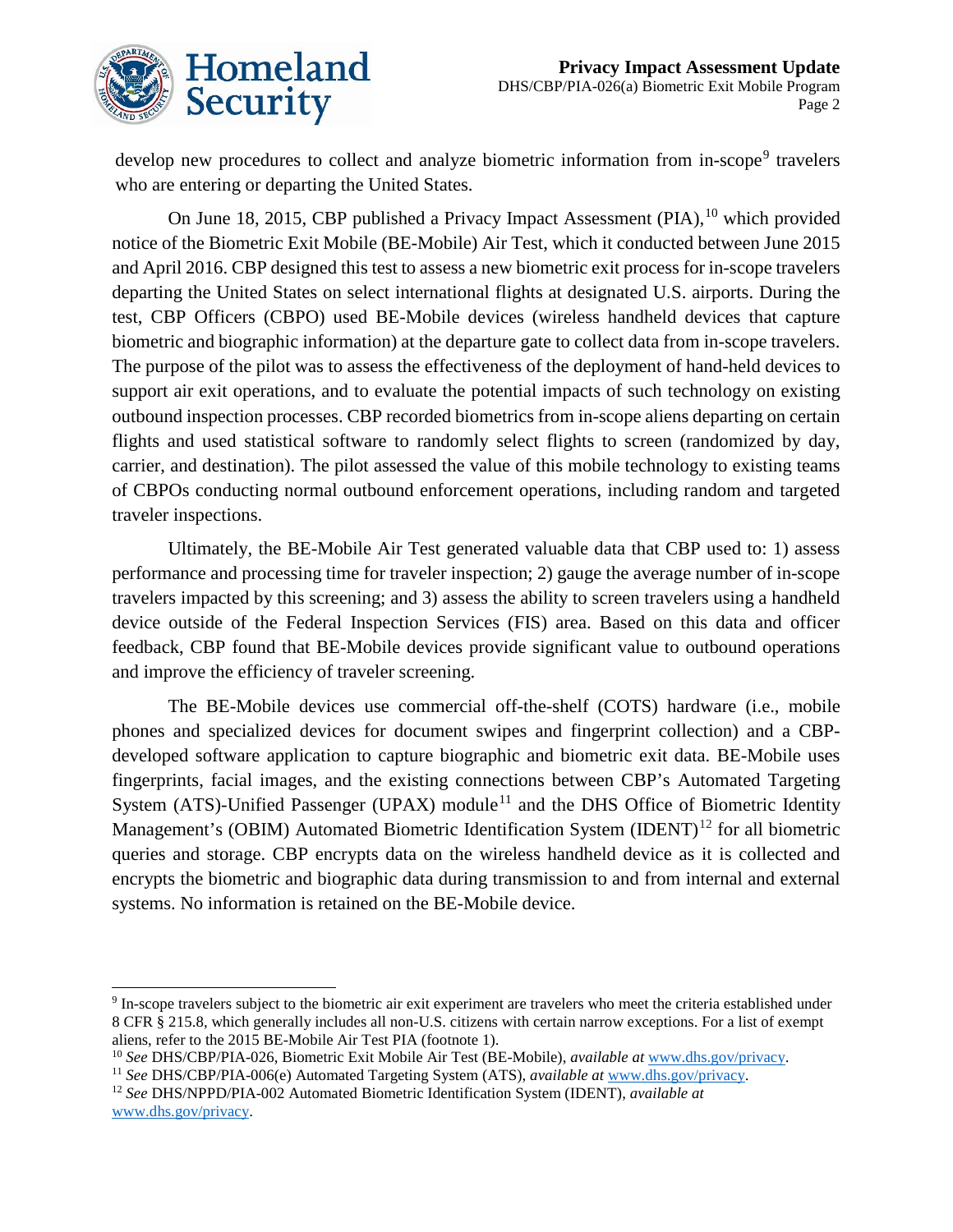

## **Reason for the PIA Update**

Given the effectiveness of the BE-Mobile devices during the pilot, CBP is updating the existing Biometric Exit Mobile Air Test PIA to provide notice of the permanent use of BE-Mobile to support both random and targeted outbound law enforcement operations at air, land, and potentially sea ports of entry throughout the United States. Over the last several years, as CBP has expanded its biometric air exit mission and introduced biometric technologies such as the Traveler Verification Service  $(TVS)^{13}$  $(TVS)^{13}$  $(TVS)^{13}$  facial recognition and matching service, CBPOs have also expanded the use of BE-Mobile devices. Moreover, CBP is now implementing technical demonstrations to use BE-Mobile devices in the land and sea environments in order to record departures, both biographically and biometrically (including facial images and fingerprints).

#### *CBP's Use of BE-Mobile in the Air Exit Environment*

At airports, CBP has begun to make use of facial recognition and matching technologies through the TVS during air exit operations, including in conjunction with the Transportation Security Administration. If, as part of the TVS identity verification process, either a no-match or mismatch is indicated, CBPOs may choose to confirm a traveler's identity by using BE-Mobile. In addition, CBPOs stationed at the departure gate may select travelers for inspection during boarding either at random, or based on officer discretion. In this case, CBPOs may view the traveler's passport or other valid travel document. If the traveler is in-scope, the officer may swipe his or her document in the machine readable zone (MRZ) of the BE-Mobile device, then collect the traveler's fingerprints. The BE-Mobile device transfers prints and passport information to the appropriate DHS and CBP information technology system to identify any law enforcement lookouts related to the traveler. In addition, the device matches the traveler to the Advance Passenger Information System  $(APIS)^{14}$  $(APIS)^{14}$  $(APIS)^{14}$  manifest and creates a confirmed exit record in such CBP systems as APIS and the Arrival and Departure Information System (ADIS).<sup>[15](#page-3-2)</sup> If the system checks yield no derogatory information, the CBPO allows the traveler to board. If a traveler-specific referral is generated based on information from ATS-UPAX, that referral can be processed using BE-Mobile, and the inspection information will be memorialized within that UPAX event.

CBPOs often use BE-Mobile devices to assist them during secondary screening of travelers. Based on the inspection results and the queries using the newly-collected biometric and biographic data, if CBP finds actionable derogatory information on the traveler, (e.g., the individual is found on the IDENT biometric watch list), the CBPO may escort the traveler to the FIS area to conduct further questioning and take the appropriate actions under CBP's law enforcement authorities. Actionable derogatory information on travelers who unlawfully entered

<span id="page-3-0"></span> <sup>13</sup> *See* DHS/CBP/PIA-030 Traveler Verification Service, *available at* [www.dhs.gov/privacy.](http://www.dhs.gov/privacy)

<span id="page-3-1"></span><sup>14</sup> *See* DHS/CBP-005 Advance Passenger Information System (APIS), 80 FR 13407 (March 13, 2015).

<span id="page-3-2"></span><sup>15</sup> *See* DHS/CBP/PIA-024 Arrival and Departure Information System, *available at* [www.dhs.gov/privacy.](http://www.dhs.gov/privacy)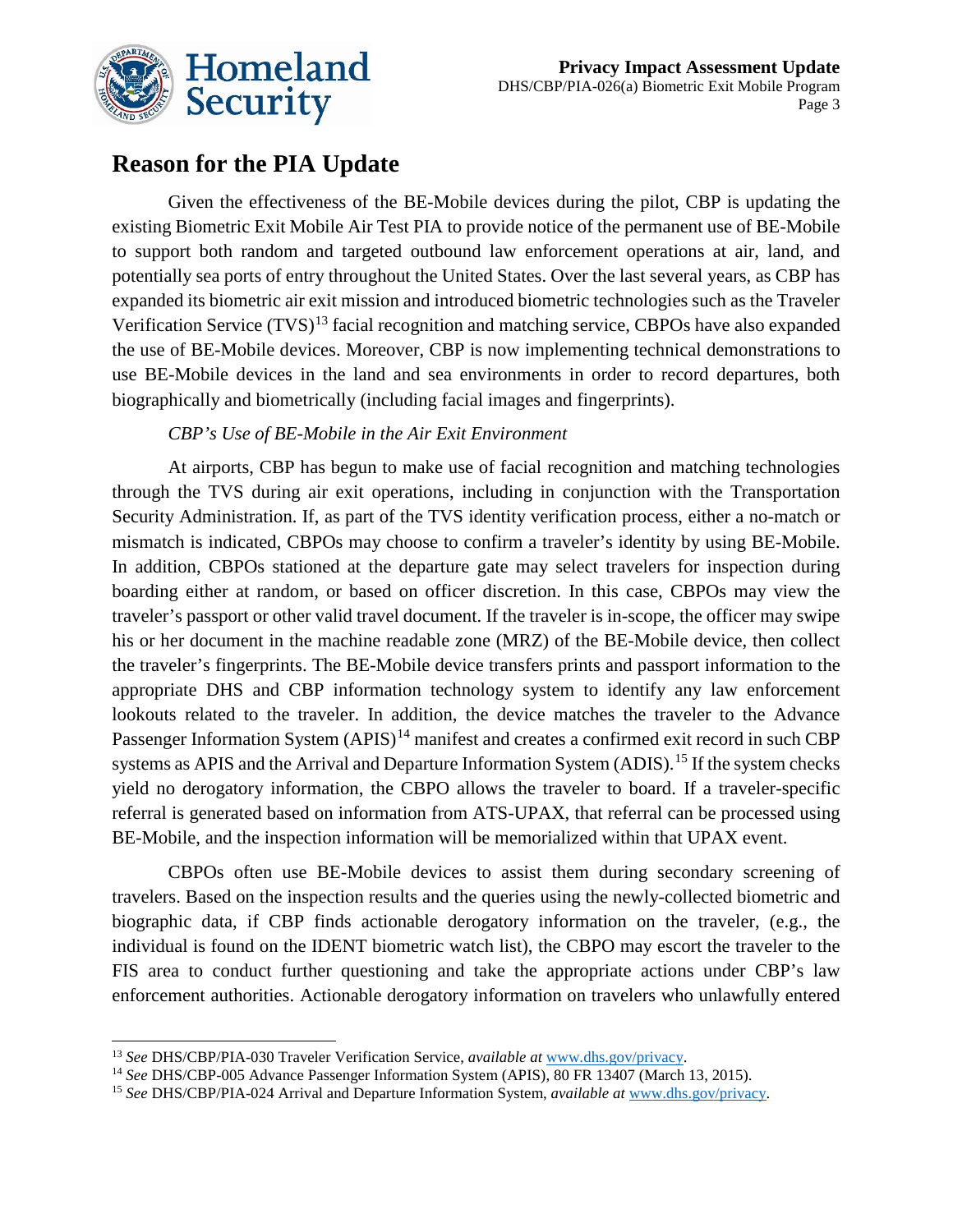

the United States without undergoing CBP inspection may result in specified enforcement actions upon re-entry.<sup>[16](#page-4-0)</sup> If there is a biometric mismatch or the traveler's biometric identity record cannot be found, the CBPO may use the BE-Mobile device to conduct a search for hits against IDENT biometric watch lists to ensure that the traveler is not a threat. If fingerprints cannot be captured via the device, biographic data and photos are used to vet the traveler. For individuals on visas who overstayed their visas, remaining in the United States past the "admit until date," visa cancellation may be considered upon re-entry. If the device returns no actionable derogatory information, the CBPO releases the traveler for departure and presses the "Release" option on the BE-Mobile device to indicate that the traveler is released to exit the United States. Thus, the final transaction will be recorded as a confirmed exit record in IDENT and the TECS System.<sup>[17](#page-4-1)</sup>

#### *CBP's Use of BE-Mobile at the Land Border for Pedestrians and Vehicles*

This PIA Update also describes the use of the BE-Mobile device at the land border. BE-Mobile devices will be used in two capacities for exit at land ports of entry: 1) as a targeted law enforcement tool to support current pulse and surge operations on exit; and 2) as an exception processing tool for CBP's larger, comprehensive biometric exit strategy. Pulse and surge operations are short-term enforcement operations that increase the frequency of outbound inspections at specific ports either randomly or based on intelligence. BE-Mobile devices are used as an exception processing tool when travelers cannot be verified through the primary method of inspection.

Historically, CBPOs had little or no access to technology to assist them at the land border with outbound inspections. BE-Mobile provides CBPOs with the ability to query biographic and biometric identifiers in the land outbound environment, and to create a variety of records to confirm the traveler's departure from the United States. Similar to the air environment, CBPOs use BE-Mobile to support outbound, pulse and surge operations at the land border. CBPOs also use BE-Mobile devices to view non-matches from the TVS. If a traveler cannot be matched using CBP's TVS facial recognition technology, a CBPO uses BE-Mobile to process the traveler, confirm the traveler's identity, and document his or her departure from the United States.

CBP is currently performing technical demonstrations to screen and record the exits of Third Country Nationals (TCN)<sup>[18](#page-4-2)</sup> departing the United States by land. Initially, CBP is testing this process at a limited number of locations using a pulse and surge strategy to inspect people, cargo, and conveyances leaving the United States at all airports and land border crossings. For the TCN

<span id="page-4-0"></span><sup>&</sup>lt;sup>16</sup> For example, if CBP determines through this device that it does not have an entry record on an individual, they would be categorized as having entered without inspection (EWI). No enforcement action is taken on exit; however, if that person attempted to reenter, the EWI would be taken into account.

<span id="page-4-1"></span><sup>17</sup> *See* DHS/CBP/PIA-009(a) TECS System: CBP Primary and Secondary Processing, *available at*  [www.dhs.gov/privacy.](http://www.dhs.gov/privacy)

<span id="page-4-2"></span><sup>&</sup>lt;sup>18</sup> TCNs are defined for purposes of the initiative as all foreign nationals, other than Canadian citizens or Mexican Nationals traveling on a Border Crossing Card, who lawfully enter the United States under any visa classification with a limited term of admission.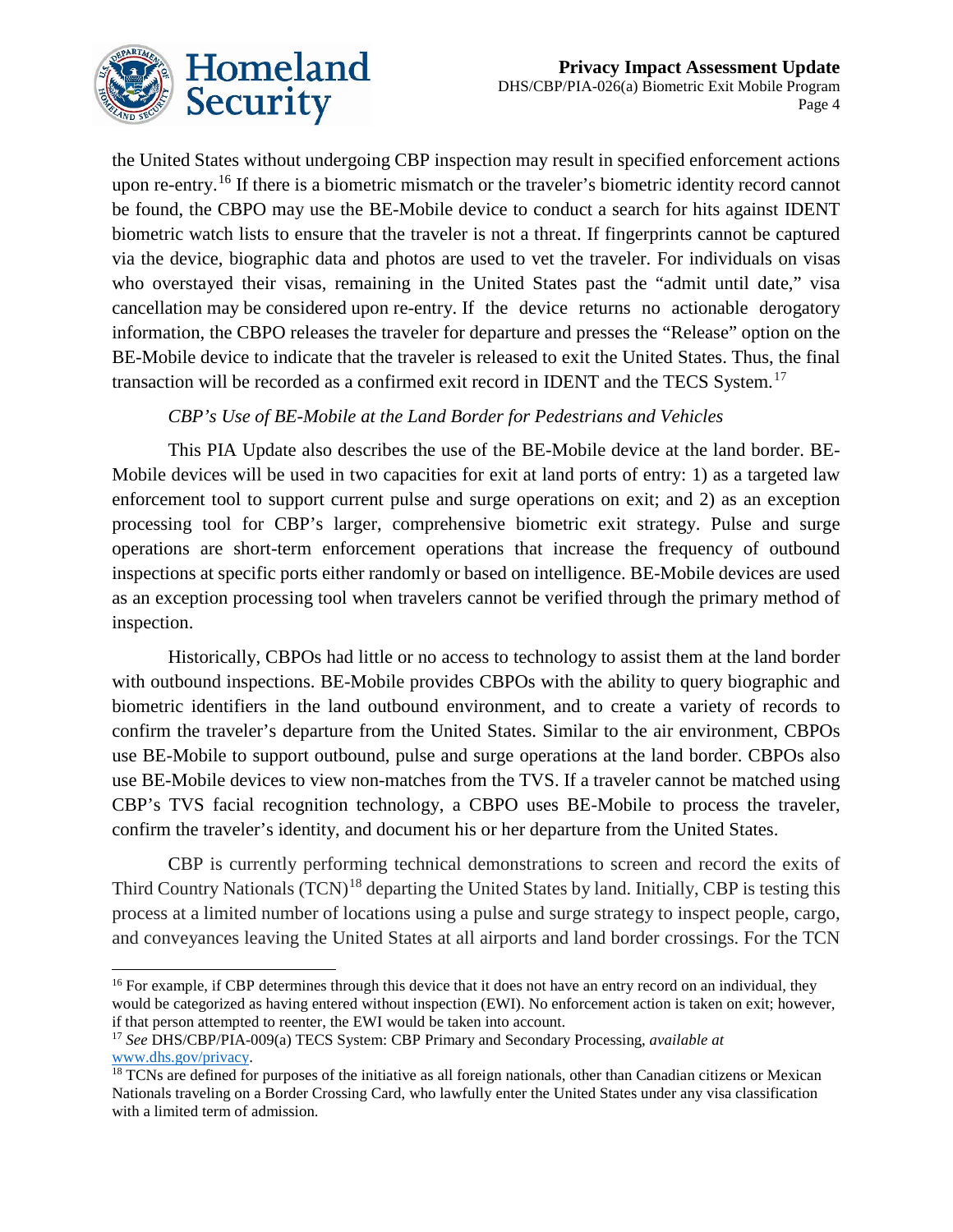

initiative, all travelers who are encountered during pulse and surge operations will present their travel documents to a CBPO. If the officer determines, based on a visual inspection of the documents, that the traveler is not a TCN, then the individual will be released for travel, unless law enforcement concerns are present. However, upon further inspection, if the officer determines that the traveler is a TCN, then the CBPO will swipe the MRZ of the traveler's passport and capture his or her biometrics using the BE-Mobile device. If the device cannot read the MRZ, or the traveler is traveling with a valid document other than a passport, the CBPO either swipes the alternative document or uses the device's barcode reader to input biographic details. Alternatively, the CBPO may manually enter the biographic data, if necessary. The application then conducts a biographic query against the TECS System and the National Crime Information Center (NCIC)<sup>[19](#page-5-0)</sup> databases for law enforcement purposes. In addition, if a traveler is a TCN and is considered "inscope," the BE-Mobile device prompts the CBPO to capture his or her two index fingerprints, with the option of capturing a facial photo. BE-Mobile performs a one-to-one verification of the fingerprints against the IDENT biometric identity record, which determines whether or not the individual's identity is located on the biometric watch list. At the conclusion of these technical demonstrations, CBPOs will continue to use BE-Mobile devices as a law enforcement tool during outbound pulse and surge operations at land ports of entry throughout the country.

#### *CBP's Use of BE-Mobile at Seaports*

CBP has begun testing biometric technologies during cruise and commericial operations at select seaports. Currently, CBP, in partnership with cruise lines, is testing the ability to compare facial images captured at the debarkation point to previously-provided images captured at embarkation. CBP may use BE-Mobile devices for law enforecement operations and as an exception processing tool, similarly to the the use of BE-Mobile in both air and land operations. CBPOs may also use BE-Mobile to inspect crew members on cruise, fishing, or shipping vessels.

### **Privacy Impact Analysis**

#### **Authorities and Other Requirements**

The authorities to collect and retain information related to biometric exit and law enforcement exit operations have not changed since the original PIA. The 2002 Enhanced Border Security and Visa Entry Reform Act (EBSVERA, Public Law No. 107-173), the Intelligence Reform and Terrorism Prevention Act of 2004 (IRTPA, Public Law No. 108-458), and the Implementing Recommendations of the 9/11 Commission Act of 2007 (Public Law No. 110-53) all called for the creation of a nationwide, biometric entry/exit system. The information is covered by the Paperwork Reduction Act (PRA) and the OMB Number: 1600-0006.<sup>[20](#page-5-1)</sup>

<span id="page-5-0"></span><sup>&</sup>lt;sup>19</sup> Information on the NCIC is available at [https://www.fbi.gov/about-us/cjis/ncic.](https://www.fbi.gov/about-us/cjis/ncic)

<span id="page-5-1"></span><sup>20</sup> *See* [http://www.gpo.gov/fdsys/pkg/FR-2010-03-09/html/2010-4905.htm.](http://www.gpo.gov/fdsys/pkg/FR-2010-03-09/html/2010-4905.htm)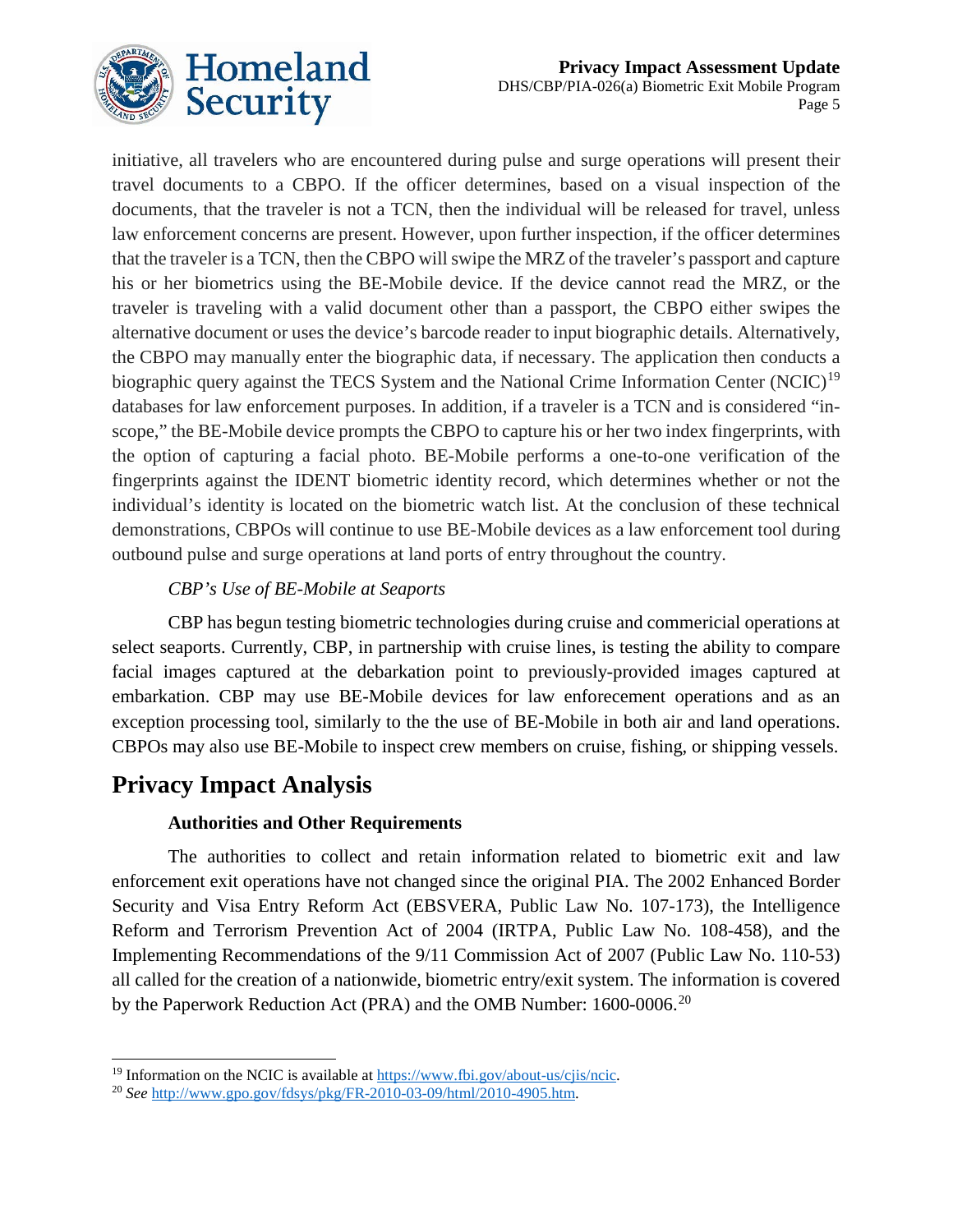

CBP's collection of biometric data for this project, including retention and destruction of the data, is governed by the SORNs for Border Crossing Information  $(BCI)^{21}$  $(BCI)^{21}$  $(BCI)^{21}$  and IDENT.<sup>[22](#page-6-1)</sup> Secondary inspection records and any adverse or enforcement actions are covered by the SORNs for TECS<sup>[23](#page-6-2)</sup> and ATS,<sup>[24](#page-6-3)</sup> and border crossing records for non-U.S. citizens that become part of records in ADIS are covered by the ADIS SORN.<sup>[25](#page-6-4)</sup>

#### **Characterization of the Information**

At the time of publication of this PIA, no changes to the definitions of in-scope or exempted aliens have been published since the 2015 Biometric Exit Mobile Air Test PIA, <sup>[26](#page-6-5)</sup> as defined in 8 CFR 215.8. The biometrics collection and inspection processes detailed above are the same as outlined in the original PIA. Currently, the only changes are to the sample size, locations, and the type of port of entry. Use of the BE-Mobile device has been expanded to include travelers at the land border, an increase in travelers at additional airport locations, and new flight routes. If rule changes occur, CBP will subsequently update this PIA to reflect those changes in definition. In addition, CBP is considering BE-Mobile's usage in the seaport environment. CBP has begun testing biometric technologies during cruise and commericial operations at select seaports.

For use in the air environment, CBPOs use BE-Mobile devices on select outbound international flights for enforcement purposes. For the select flight, CBPOs deploy to the departure gate and position themselves near the departing passenger loading bridge and obtain biographic data from travelers by swiping or inputting the information from the travel document (passport, visa, lawful permanent resident card, or other qualifying travel document) on a wireless handheld device. If the passport's information is not machine-readable, CBPOs manually input the document's biographic details into the BE-Mobile device. CBPOs confirm whether the traveler is in-scope for biometric capture based on the travel document presented and the results displayed on the BE-Mobile device. If the traveler is in-scope, the BE-Mobile device prompts the CBPO to capture the traveler's fingerprints. If the traveler is out-of-scope, he or she may proceed to board the aircraft.

During pedestrian inspections upon departure from the United States, CBPOs use BE-Mobile devices to assist inspections during pulse and surge operations, and to view non-matches from the TVS, along with any available derogatory information on travelers, as they depart. Additionally, CBPOs may use BE-Mobile devices as an exception processing tool at land borders and potentially seaports, in a similar manner to outbound air operations.

<span id="page-6-0"></span> <sup>21</sup> *See* DHS/CBP-007 Border Crossing Information, 81 FR 4040 (January 25, 2016).

<span id="page-6-1"></span><sup>22</sup> *See* DHS/US-VISIT-004 DHS Automated Biometric Identification System, 72 FR 31080 (June 5, 2007).

<span id="page-6-2"></span><sup>23</sup> *See* DHS/CBP-011 U.S. Customs and Border Protection TECS, 73 FR 77778 (December 19, 2008).

<span id="page-6-3"></span><sup>24</sup> *See* DHS/CBP-006 Automated Targeting System (ATS) 77 FR 30297 (May 22, 2012).

<span id="page-6-4"></span><sup>25</sup> *See* DHS/CBP-021 Arrival and Departure Information System, 80 FR 72081 (November 18, 2015).

<span id="page-6-5"></span><sup>26</sup> *See* DHS/CBP/PIA-026 Biometric Exit Mobile Air Test (June 18, 2015), *available at* [www.dhs.gov/privacy.](http://www.dhs.gov/privacy)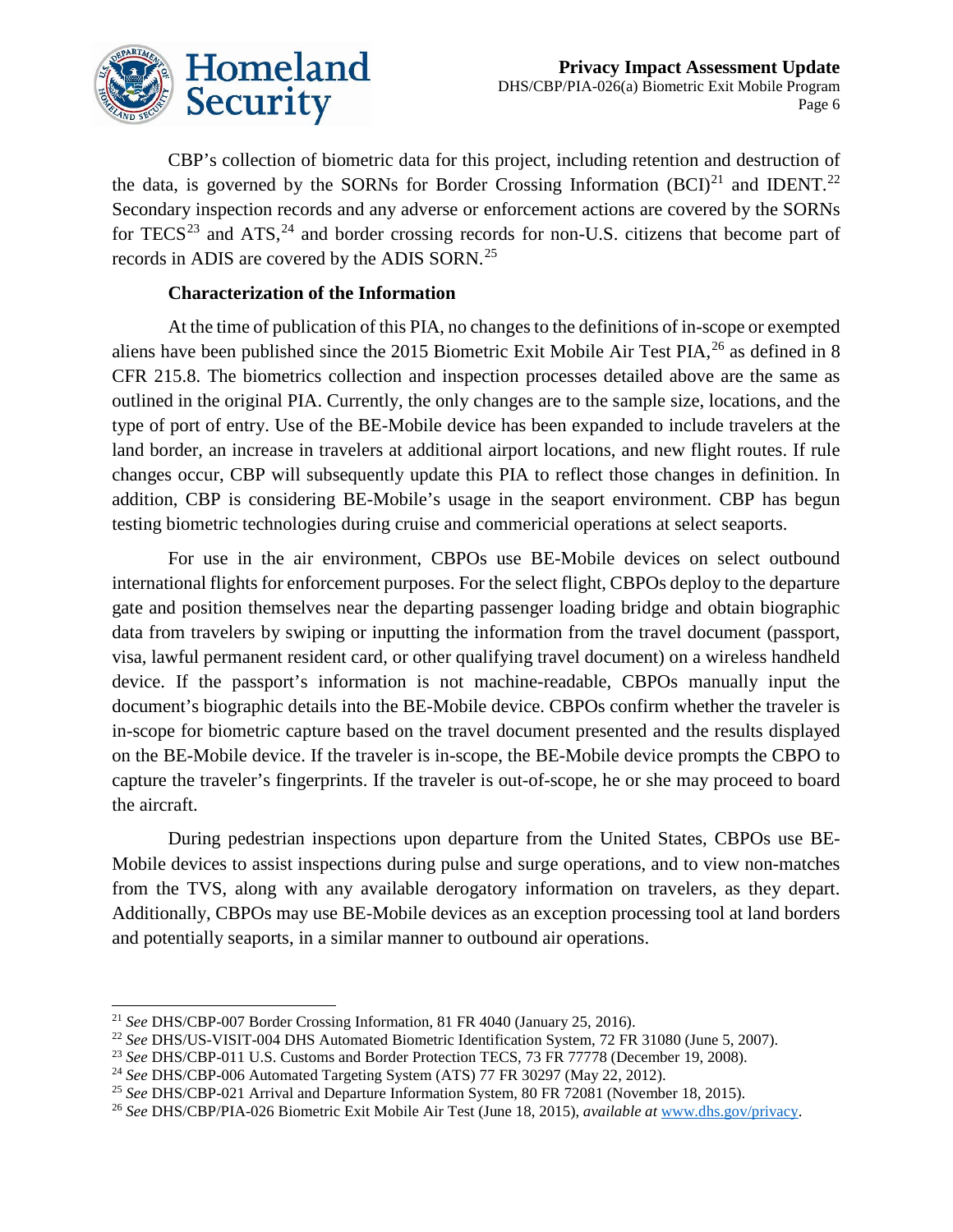

The biometric and biographic data collected from outgoing travelers allows the CBPO to confirm the passenger's departure from the United States. Biometric data and biographic data will be stored in IDENT. Biographic data will also be entered into TECS, the CBP law enforcement data system. Through these systems, CBP records travelers' departures, verifies their identities, and screens in-scope travelers against biometric watchlists.

**Privacy Risk:** There is a risk that CBP will collect fingerprints on U.S. citizens, who are not defined as in-scope travelers and not subject to the biometric exit requirement.

**Mitigation:** This risk is mitigated by the technical configuration of the BE-Mobile application, which only prompts the CBPO to collect the traveler's fingerprints after scanning the travel document and determining that the traveler is in-scope. Law enforcement concerns would provide the only exception involving U.S. citizens. Additionally, CBP provides role-based training to BE-Mobile users. CBP uses peer train-the-trainer relationships and supervisors to train CBPOs on the use of the BE-Mobile device. Finally, CBPOs are also trained to ask travelers whether they are dual national U.S. citizens to ensure that they do not capture U.S. citizen biometrics.

#### **Uses of the Information**

The primary mission of any biometric exit program is to provide assurance of traveler identity on departure, giving CBP the opportunity to match the departure with a prior arrival record. This enhances the integrity of the immigration system and the ability to accurately detect travelers who have overstayed their lawful period of admission to the United States. As CBP expands the deployment of BE-Mobile devices for outbound law enforcement actions in the air exit operational environment, CBP will now begin using the tool in the land border, pedestrian environment, and may begin use at seaports as well. CBP will continue to use the biographic and biometric data collected via the BE-Mobile devices in order to confirm traveler identities, record their departure, run watchlist checks against aliens, and match departures with prior arrival records. This identify verification enables CBP to accurately detect travelers who have overstayed their lawful period of admission to the United States, which ultimately enhances the integrity of the immigration system and the security of the country. Finally, the biometric data collected by BE-Mobile devices and then stored in IDENT will be used to support immigration enforcement, management of immigration benefits, law enforcement, and other homeland security missions, as articulated in the respective PIAs and SORNs such as IDENT and BCI.

**Privacy Risk:** There is a risk that the biometric data could be inadvertently retained on the handheld mobile device.

**Mitigation:** The handheld BE-Mobile device does not retain any data. The device is only used for collections and not for storage. The biometric data is stored in IDENT. The software on the BE-Mobile device immediately transmits the collected biographic and biometric data to ATS-UPAX for processing and retention in a manner consistent with CBP's examination process at primary.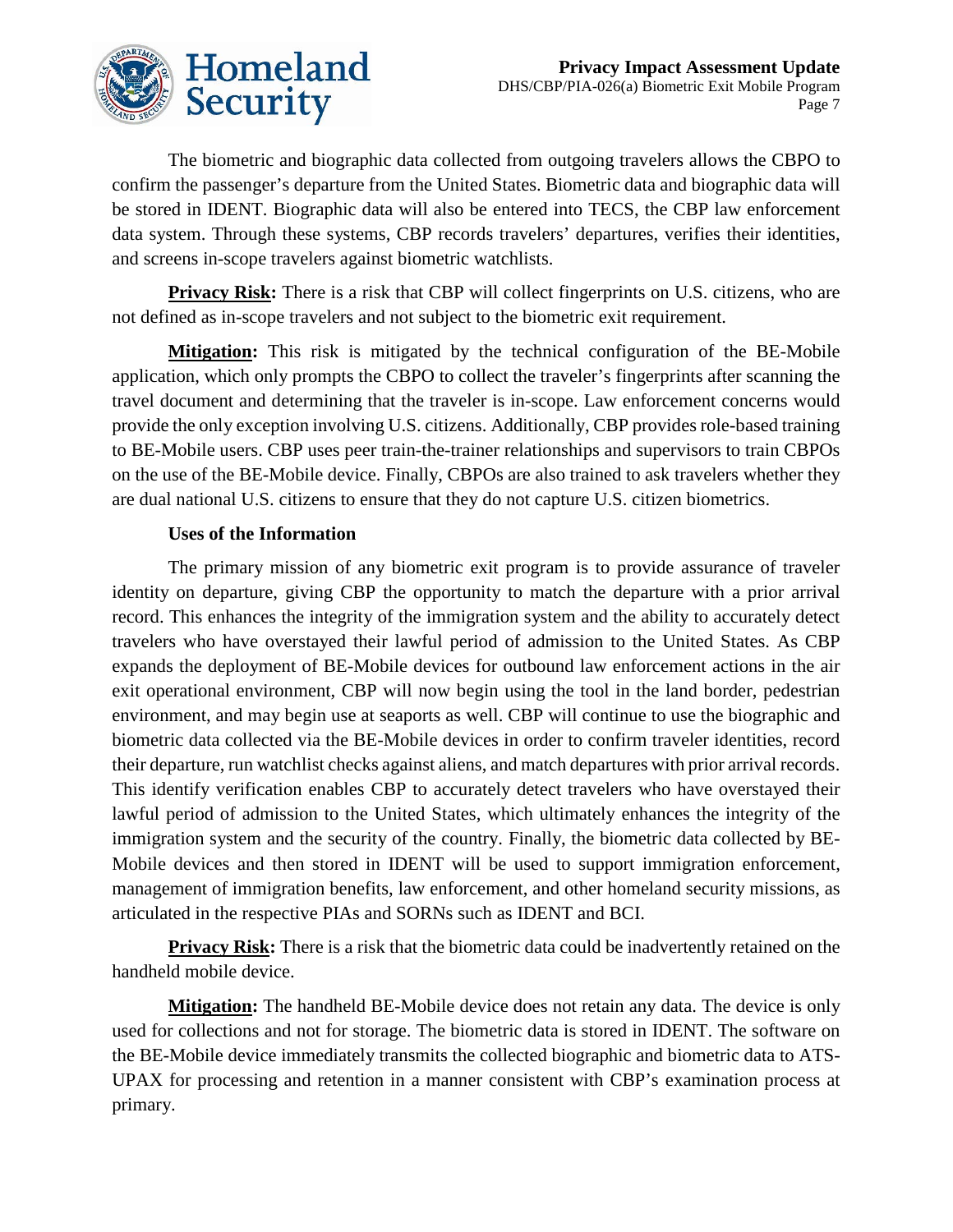

#### **Notice**

Although CBP does not specifically address the use of BE-Mobile devices for outbound law enforcement activities, it does post signs in boarding areas that provide notice related to search and detention of persons, merchandise, and conveyances. This signage states that individuals may be subject to searches upon arrival or departure from the United States and states the: 1) authority and purpose for inspection, 2) description of how traveler information may be shared, and 3) consequences for failing to provide information. CBP also provides information on a number of biometric exit initiatives on its public website. $27$ 

**Privacy Risk:** There is a risk that an individual may not be aware that CBP is employing BE-Mobile devices that may collect their biometrics during some, but not all, outbound travel.

**Mitigation:** CBP partially mitigates this risk by providing various forms of notice describing the collection and uses of information upon exit using biometric devices, including the publication of CBP SORNs in the Federal Register, this PIA, as well as other previous PIAs. Additionally, signs in departure boarding areas provide notice related to the search and detention of persons, merchandise, and conveyances. This signage reminds travelers that they may be subject to search upon arrival or departure from the United States and provides the authority and purpose for inspection, the routine uses, and the consequences for failing to supply the required information.

#### **Data Retention**

There have been no changes related to retention since the original BE-Mobile Air Test PIA. CBP retains border crossing records for non-immigrant aliens for 75 years, consistent with the BCI and ADIS SORNs. DHS retains biometric air exit information on non-immigrant aliens for 75 years, in accordance with the IDENT retention schedule. CBP retains records related to adverse or law enforcement actions for 75 years under the TECS SORN.

#### **Information Sharing**

There have been no changes to internal or external sharing since the original PIA. The BCI, IDENT, ADIS, and TECS SORNs provide additional information related to the purposes for which information collected from outbound travelers, or information linked to law enforcement operations, may be shared outside of DHS.

#### **Redress**

Individuals seeking notification of and access to records collected during the process, or seeking to contest their content, may submit a Freedom of Information Act (FOIA) or Privacy Act request to CBP at [https://foia.cbp.gov/palMain.aspx,](https://foia.cbp.gov/palMain.aspx) or by mailing a request to:

CBP FOIA Headquarters Office

<span id="page-8-0"></span> <sup>27</sup> *See* [https://www.cbp.gov/travel/biometric-security-initiatives.](https://www.cbp.gov/travel/biometric-security-initiatives)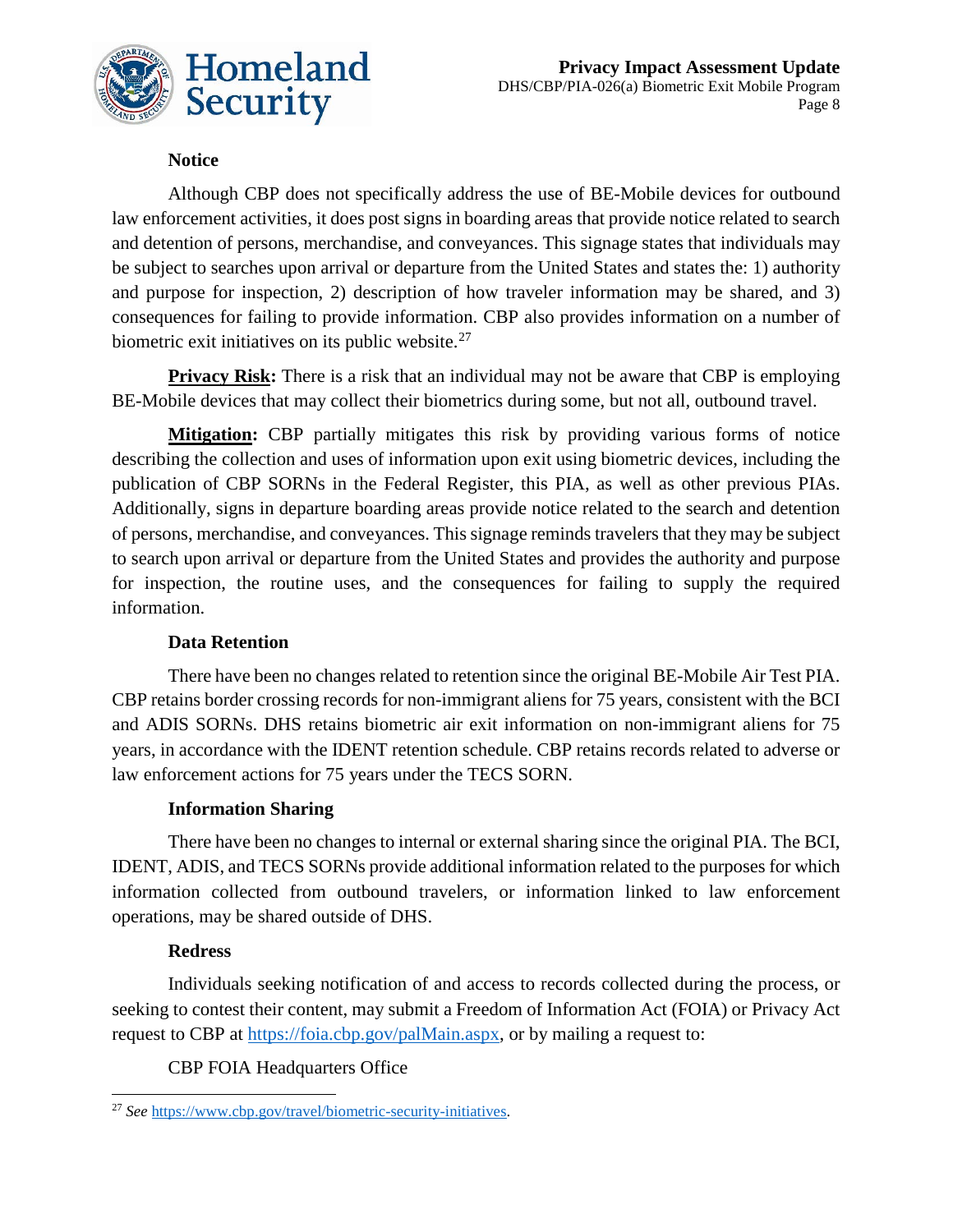

U.S. Customs and Border Protection FOIA Division 90 K Street NE, 9th Floor Washington, DC 20002 Fax Number: (202) 325-0230

Requests for information are evaluated to ensure that the release of information is lawful; will not impede an investigation of an actual or potential criminal, civil, or regulatory violation; and will not reveal the existence of an investigation or investigative interest on the part of DHS or another agency.

All FOIA requests must be in writing and include the requestor's daytime phone number, email address, and as much information as possible of the subject matter to expedite the search process.

Persons who believe they have been adversely impacted by this program (for example, refused boarding for transportation, or identified for additional screening by CBP) may submit a redress request through DHS Traveler Redress Inquiry Program (TRIP). DHS TRIP is a single point of contact for persons who have inquiries or seek resolution regarding difficulties they experienced during their travel screening at ports of entry such as airports, seaports, or land borders. Through DHS TRIP, a traveler can request correction of erroneous data stored in DHS databases through one application. DHS TRIP redress requests can be made online at http://www.dhs.gov/dhs-trip or by mail at:

DHS TRIP 601 South 12th Street, TSA-901 Arlington, VA 20598-6901

**Privacy Risk:** There is a risk that individuals, particularly non-U.S. persons, may not understand how to correct any inaccurate information that collected CBP has collected using BE-Mobile devices.

**Mitigation:** The DHS Traveler Redress Inquiry Program (TRIP) website provides a redress process to facilitate the submission and processing of redress requests. Any individual can request access to or correction of his or her PII, regardless of his or her nationality or country of residence. This process has been described in the DHS TRIP  $PIA^{28}$  $PIA^{28}$  $PIA^{28}$  and information is available in multiple locations on DHS's public website. For ports of entry where BE-Mobile devices are being used, CBP officers will direct travelers to DHS TRIP and the CBP Info Center if needed for obtaining answers to questions. In addition, in areas in CBP officers use BE-Mobile devices to support the TVS biometric exit demonstrations, CBP makes tear sheets available that refer travelers to redress options such as DHS TRIP and the CBP Info Center.

<span id="page-9-0"></span> <sup>28</sup> *See* DHS/ALL/PIA-002(a) DHS Traveler Redress Inquiry Program (TRIP), *available at* [www.dhs.gov/privacy.](http://www.dhs.gov/privacy)